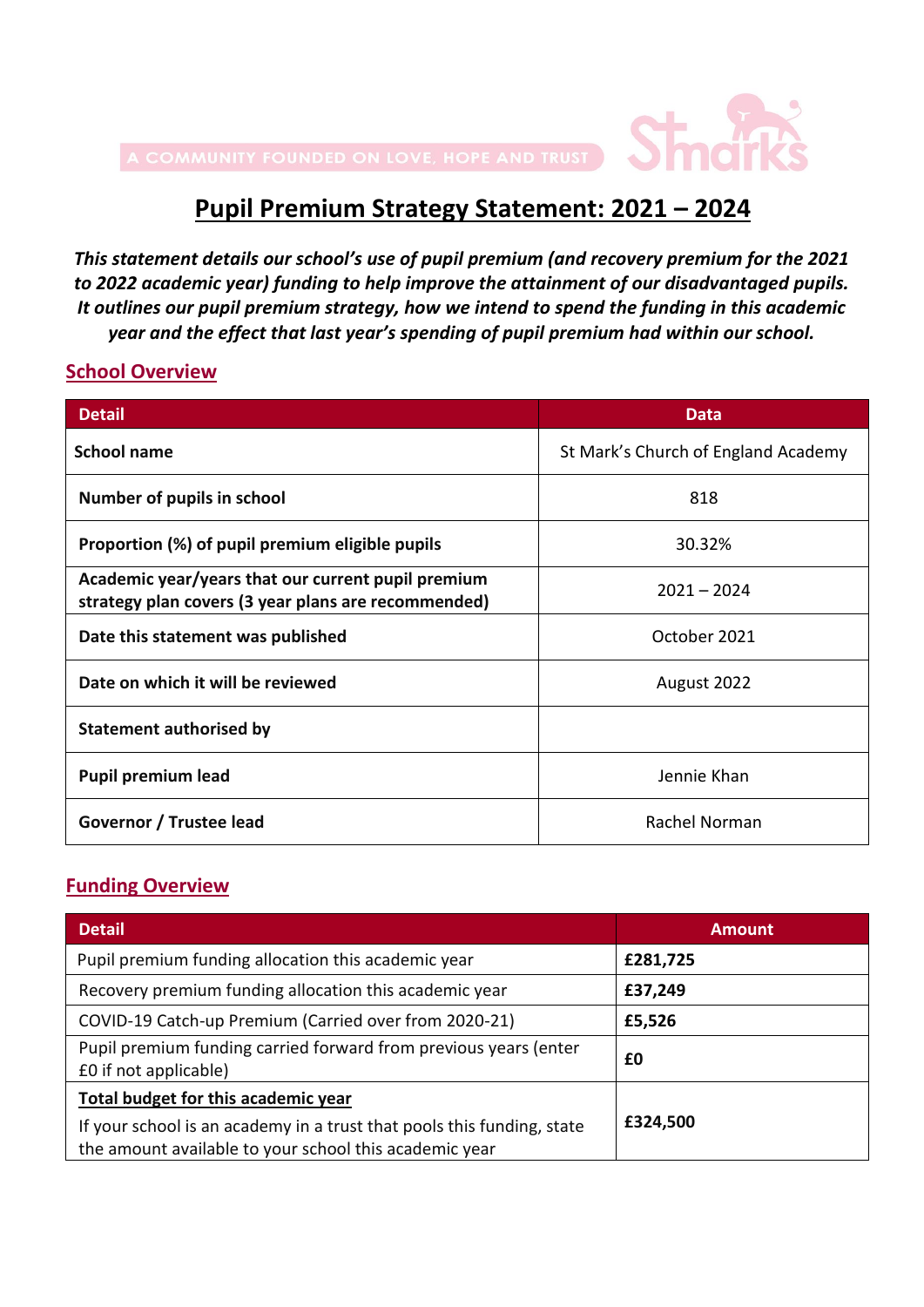# **Part A: Pupil Premium Strategy Plan**

### **Statement of Intent**

St Mark's Church of England Academy is passionate about ensuring that students from disadvantaged background are supported to excel in all aspects of their school life. Our Pupil Premium Strategy Plan aims to remove barriers from students who are disadvantaged in the following ways:

- *Ensuring that quality first teaching in the classroom promotes progress for disadvantaged students and is targeted in closing the gaps that exist in these groups.*
- *Promoting high quality literacy interventions and approaches so that all teachers are actively addressing the literacy gaps that exist for these students.*
- *Creating opportunities for disadvantaged students to have access to high quality small group intervention and/or tutoring so that the widening gaps caused by school closures during Covid are rapidly closings.*
- *Ensuring that barriers to learning are removed so that students have the same access to resources as those who are not pupil premium.*
- *Ensuring that disadvantaged students have high levels of attendance so that the are able to make strong progress in their subjects.*
- *Ensuring that disadvantaged students have access to high quality pastoral support such as behavioural interventions, mentoring, counselling so that any barriers that impact on their readiness to learn are addressed consistently.*
- *Creating a wide-ranging enrichment offer that enables disadvantaged students of all abilities to develop their cultural capital and enhance their aspirations.*

## **Disadvantaged Pupil Performance Overview for Last Academic Year (2020 – 2021)**

| <b>Measure</b>                  | <b>Data</b> |
|---------------------------------|-------------|
| <b>Progress 8</b>               | 0.51        |
| % EBACC entry                   | 37.5%       |
| <b>Attainment 8</b>             | 45.85       |
| % Grade 5+ in English and Maths | 35.4%       |

#### **Challenges**

This details the key challenges to achievement that we have identified among our disadvantaged pupils

| <b>Number</b> | <b>Detail of Challenge</b>                                                                                                                                                               |
|---------------|------------------------------------------------------------------------------------------------------------------------------------------------------------------------------------------|
| 1             | Low Literacy skills including low reading ages, spoken oracy and understanding of Tier 2<br>Vocabulary                                                                                   |
| 2             | Poor attendance at school and challenges engaging families to support with raising<br>attendance                                                                                         |
| 3             | A high proportion of PP students are also SEND and have significant barriers to learning,<br>both academic and due to poor mental health which can impact on behaviour                   |
| 4             | Due to struggles with access Remote Learning, or a lack of a quiet space to study,<br>disadvantaged students have large gaps in their learning from periods of Covid School<br>Closures. |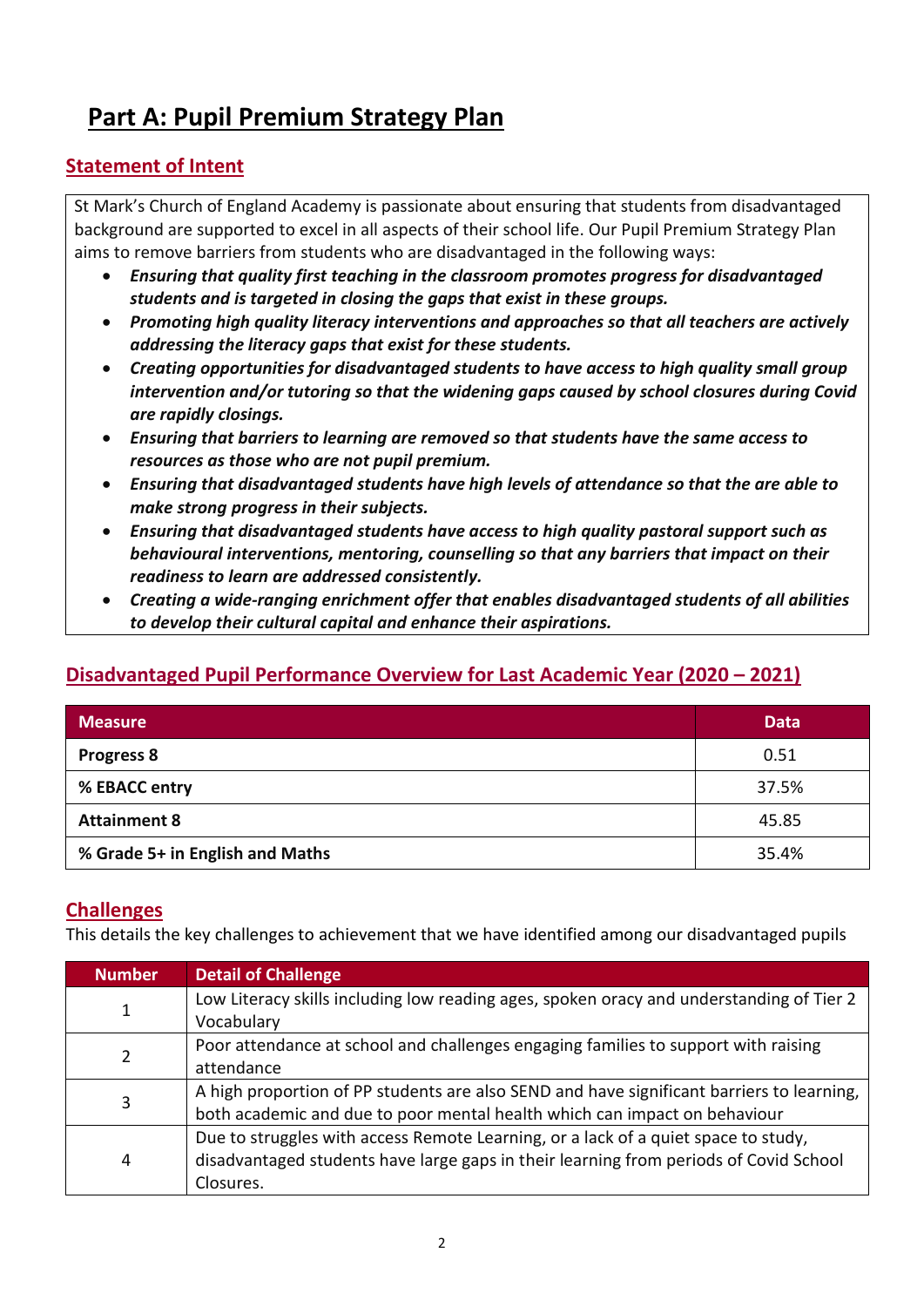| Our disadvantaged students have less access to enrichment opportunities that help |
|-----------------------------------------------------------------------------------|
| them to develop their cultural capital and have high aspirations for their future |

#### **Intended Outcomes**

This explains the outcomes we are aiming for **by the end of our current strategy plan**, and how we will measure whether they have been achieved.

| <b>Intended Outcome</b>                                                                                                                                         | <b>Success Criteria</b>                                                                                                                                                                                                                                                                                                                                              |
|-----------------------------------------------------------------------------------------------------------------------------------------------------------------|----------------------------------------------------------------------------------------------------------------------------------------------------------------------------------------------------------------------------------------------------------------------------------------------------------------------------------------------------------------------|
| Raising the % of disadvantaged                                                                                                                                  | . Disadvantaged students have a minimum of 45% 5+ in English and Maths.                                                                                                                                                                                                                                                                                              |
| students achieving a Grade 5+                                                                                                                                   | . There is no gap between Disadvantaged and Non-Disadvantaged in this                                                                                                                                                                                                                                                                                                |
| in English and Maths                                                                                                                                            | measure                                                                                                                                                                                                                                                                                                                                                              |
| Improving the literacy level of<br>disadvantaged students so that<br>they are better able to access<br>the curriculum                                           | • Reading tests through accelerated reading programme will show the impact<br>of reading lessons on students reading ages.<br>. Percentage of students 2 years or more below will drop by 30% over the<br>year.<br>. Learning walks and book looks will show increasing level of quality in the<br>written work of disadvantaged students.                           |
| Disadvantaged student<br>attendance will improve by 2%<br>over the course of the 2021-22<br>academic year                                                       | . Weekly attendance tracking will highlight impact of interventions of<br>disadvantaged student attendance<br>. Number of Disadvantaged Students who are Persistent Absentees will<br>reduce by 30%                                                                                                                                                                  |
| All Disadvantaged students will<br>participate in at least one<br>enrichment opportunity per<br>term throughout the academic<br>year.                           | • A minimum of 1 enrichment club attended by disadvantaged students in<br>term one.<br>. Tracking of attendance to highlight which disadvantaged students are not<br>attending clubs so that we can tailor opportunities to meet their needs.<br>• Student voice will highlight the positive impact of enrichment on<br>disadvantaged students.                      |
| Overall academic progress data<br>will highlight closing gap in all<br>subjects at KS4/5                                                                        | . PP students will have an overall P8 Score of +0.5 in line with the academy<br>targets and the gap between disadvantaged and non-disadvantaged will be<br>no larger than 0.1<br>• Subjects where there are large disadvantaged gaps will offer targeted<br>intervention for disadvantaged students and Year 11 Autumn tracking data<br>will highlight closing gaps. |
| Disadvantaged students will<br>have a range do support<br>services available to help them<br>manage their behaviour and<br>develop their learning<br>behaviours | . There will be a reduction of 30% in the number of resets, relocations, IECs<br>and fixed term exclusions for disadvantaged students.<br>• Student voice will highlight the impact of these support services on student<br>wellbeing.                                                                                                                               |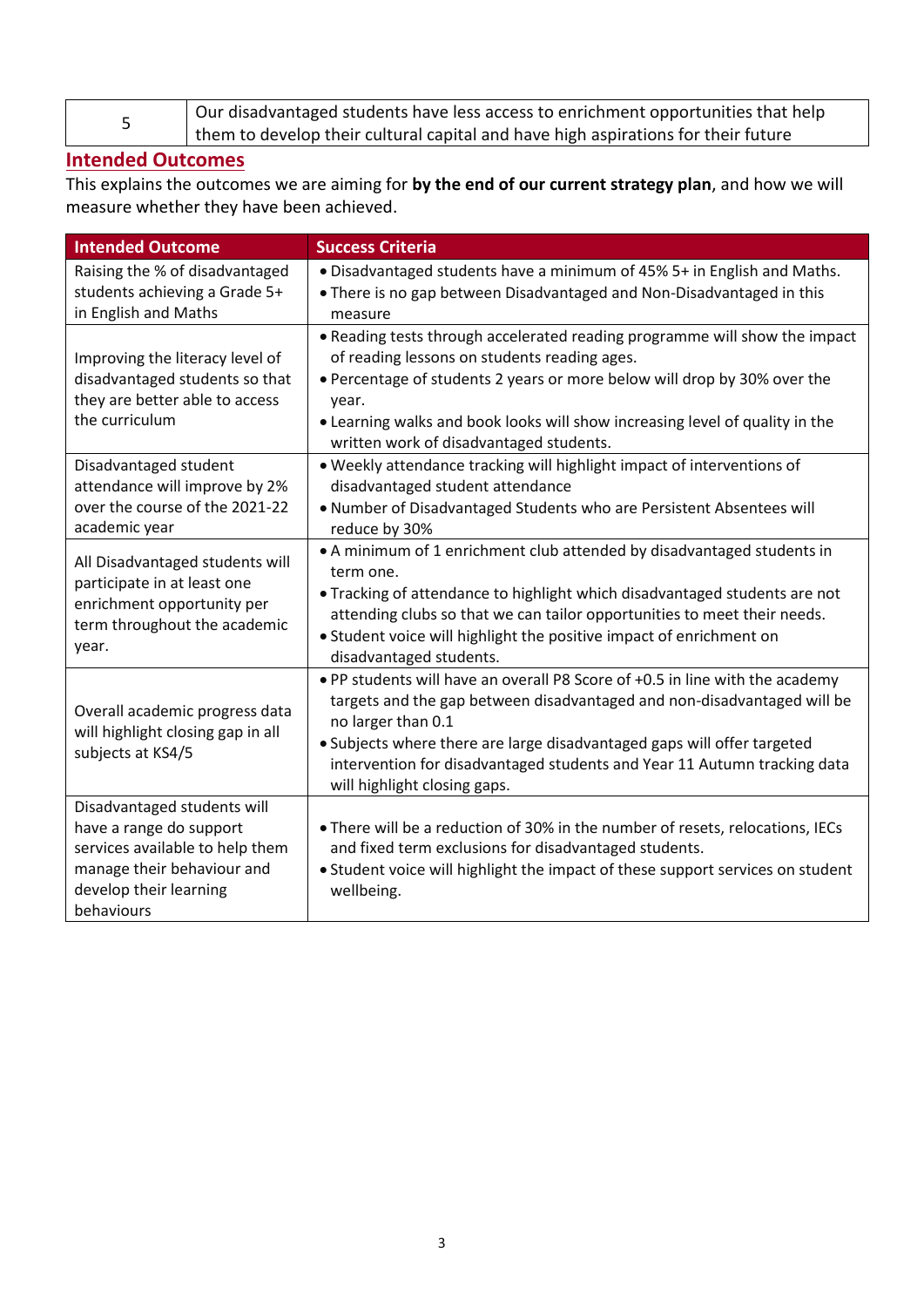### **Activity in this Academic Year**

**This details how we intend to spend our pupil premium (and recovery premium funding) this academic year to address the challenges listed above.**

### **Teaching (for example, CPD, recruitment and retention)**

#### **Budgeted Cost: £** *132,265*

| <b>Activity</b>                                                                                                                                                                                                                                                                                                                  | <b>Evidence that supports this approach</b>                                                                                                                                                                                                                                                                                                                                              | <b>Challenge</b><br>number(s)<br>addressed |
|----------------------------------------------------------------------------------------------------------------------------------------------------------------------------------------------------------------------------------------------------------------------------------------------------------------------------------|------------------------------------------------------------------------------------------------------------------------------------------------------------------------------------------------------------------------------------------------------------------------------------------------------------------------------------------------------------------------------------------|--------------------------------------------|
| Buy-in and embed Accelerated Reader<br>across KS3 English Lessons and First News<br>in coaching time for all years to increase<br>reading for pleasure and ensure that the<br>number of students whole reading age is<br>two years or more<br>below<br>their<br>chronological age is closed by 30%.                              | Accelerated Reader is part of the EEF's promising projects:<br>'The study found that Year 7 pupils who were offered<br>Accelerated Reader made 3 months' additional progress in<br>reading compared to other similar pupils. For pupils eligible for<br>free school meals the figure was 5 months' additional<br>progress' EEF                                                           | 1                                          |
| Focus on embedding direct vocabulary<br>instruction throughout the curriculum so<br>that students are developing their<br>understanding of Tier 2 and 3 vocabulary<br>with greater skill and teacher training on<br>using oracy effectively to ensure that<br>students can develop their vocabulary in<br>their spoken language. | 'Oral language approaches might include: explicitly extending<br>pupils' spoken vocabulary On average, oral language<br>approaches have a high impact on pupil outcomes of 6<br>months' additional progress.' EEF                                                                                                                                                                        | 1                                          |
| Continued overstaffing of Core Subjects<br>at KS4 so that an extra class can be<br>created for English and Maths in Year<br>10/11                                                                                                                                                                                                | Internal tracking data highlights the impact on progress for<br>these groups in English and Maths.                                                                                                                                                                                                                                                                                       | 1                                          |
| Continued funding of TLR holders for<br>Reading Across the Curriculum and<br>Literacy Across the Curriculum to support<br>with the drive for developing the literacy<br>skills for PP students at KS3-5 and<br>providing expert teacher CPD                                                                                      | 'Students taught by the most effective teacher in that group of<br>50 teachers learn in six months what those taught by the<br>average teacher learn in a year' (Hanushek & Rivkin, 2006)<br>'In the classrooms of the most effective teachers, students<br>from disadvantaged backgrounds learn at the same rate as<br>those from advantaged backgrounds' (Hamre & Pianta, 2005).       | 1                                          |
| Continued funding of TLR holders for<br>Numeracy Across the Curriculum to<br>support with the drive for developing the<br>numeracy skills for PP students at KS3 and<br>providing expert teacher CPD                                                                                                                             | 'Students taught by the most effective teacher in that group of<br>50 teachers learn in six months what those taught by the<br>average teacher learn in a year' (Hanushek & Rivkin, 2006)<br>'In the classrooms of the most effective teachers, students<br>from disadvantaged backgrounds learn at the same rate as<br>those from advantaged backgrounds' (Hamre & Pianta,<br>2005).    | 4                                          |
| Department consultancy<br>Maths<br><b>CPD</b><br>programme to develop excellent teaching<br>the<br>effectiveness<br>improve<br>of<br>and<br>curriculum planning on student progress<br>and purchase of Hegarty Maths to support<br>targeted home learning to close gaps.                                                         | 'Students taught by the most effective teacher in that group of<br>50 teachers learn in six months what those taught by the<br>average teacher learn in a year' (Hanushek & Rivkin, 2006)<br>'In the classrooms of the most effective teachers, students<br>from disadvantaged backgrounds learn at the same rate as<br>those from advantaged backgrounds' (Hamre & Pianta,<br>$2005$ ). | 4                                          |
| Additional<br>Purchase<br>of<br>Learning<br>Resources, Set Texts, Textbooks and<br>Revision Guides in all subjects for PP<br>Students.                                                                                                                                                                                           | Student voice highlights the positive impact of providing<br>independent study resources for students.                                                                                                                                                                                                                                                                                   | 4                                          |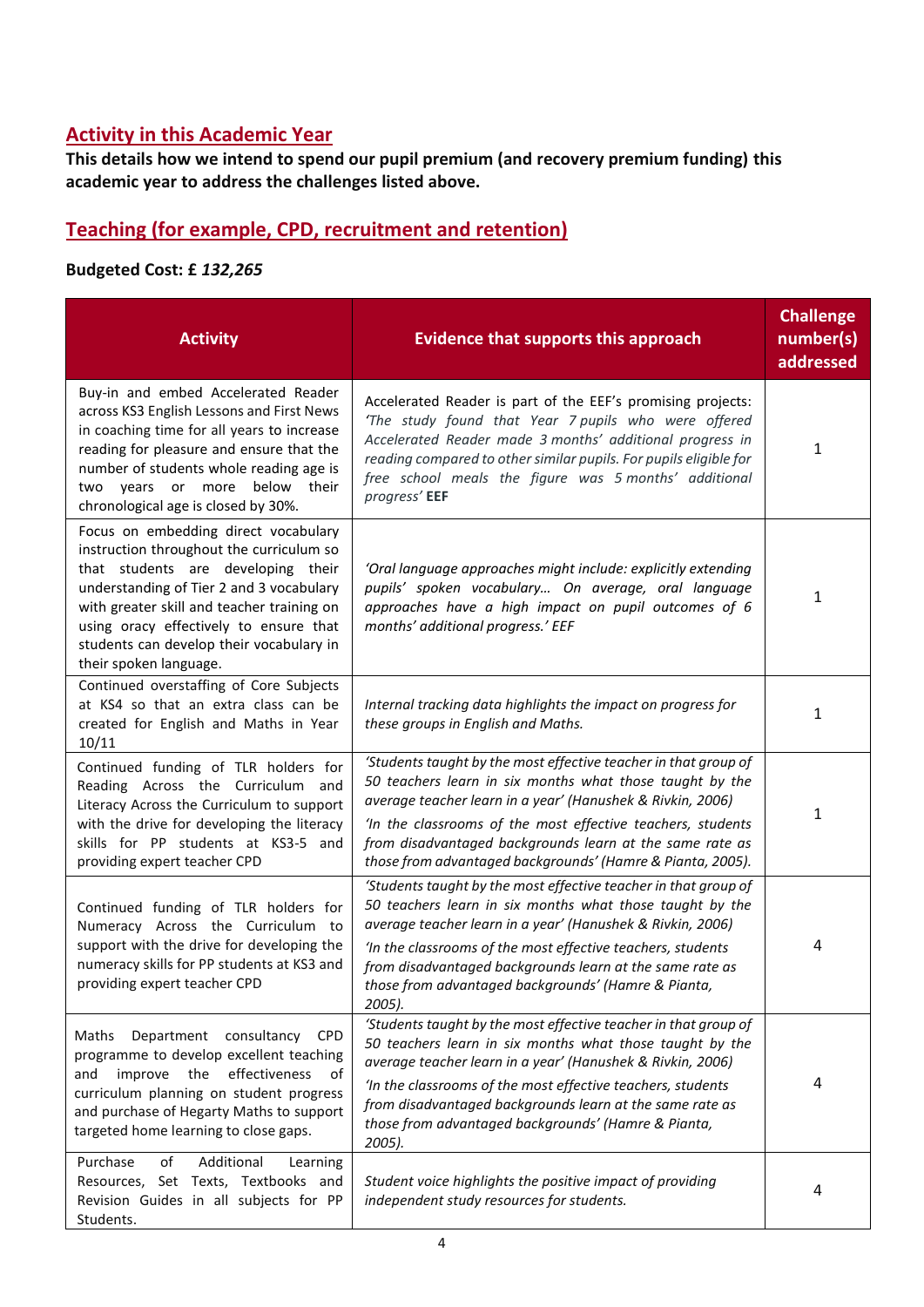## **Targeted academic support (for example, tutoring, one-to-one support structured interventions)**

#### **Budgeted Cost: £** *59,910*

| <b>Activity</b>                                                                                                                                                                                                                                                                       | <b>Evidence that supports this approach</b>                                                                                                                                                                     | <b>Challenge</b><br>number(s)<br>addressed |
|---------------------------------------------------------------------------------------------------------------------------------------------------------------------------------------------------------------------------------------------------------------------------------------|-----------------------------------------------------------------------------------------------------------------------------------------------------------------------------------------------------------------|--------------------------------------------|
| academic<br>To<br>targeted<br>ensure<br>a<br>intervention offer for disadvantaged KS4<br>and KS5 students focusing on supporting<br>attainment and<br>student's<br>progress<br>through<br>small<br>bespoke<br>group<br>intervention.                                                  | 'Small group tuition has an average impact of four months'<br>additional progress over the course of a year.' EEF                                                                                               | 4                                          |
| Funding of Steel Pans Tuition for<br>Students in KS4 so that they have access<br>to high quality instrumental lessons to<br>support with progress in GCSE Music                                                                                                                       | 'Small group tuition has an average impact of four months'<br>additional progress over the course of a year.' EEF                                                                                               | 4                                          |
| Funding of the First Give Programme for<br>GCSE Citizenship Students so that they<br>are able to engage with real-world<br>experiential learning.                                                                                                                                     | Importance of experiential learning of student progress<br>highlighted by Sherrington and Caviglioli - "Some knowledge<br>we acquire can not be taught directly; it has to be developed<br>through experience.' | 4                                          |
| Tutoring opportunities for KS3 students<br>in English and Maths where students are<br>not making expected progress in these<br>subjects offered by tutors sourced<br>through National Tuition Partners                                                                                | 'Small group tuition has an average impact of four months'<br>additional progress over the course of a year.' EEF                                                                                               | 4                                          |
| Tutoring Opportunities for High Ability<br>Disadvantaged students through the<br>Brilliant Club and Scholars Programme<br>King's<br>College<br>Wimbledon<br>and<br>Partnership lead by HA Co-ordinator.                                                                               | 'Small group tuition has an average impact of four months'<br>additional progress over the course of a year.' EEF                                                                                               | 4                                          |
| Continued funding of More Able/Higher<br>Attainer Co-ordinator to ensure that the<br>High<br>progress<br>of the<br>Attaining<br>Disadvantaged student group is closely<br>monitored and that they have access to<br>high quality opportunities aimed at<br>raising their aspirations. | 'In the classrooms of the most effective teachers, students<br>from disadvantaged backgrounds learn at the same rate as<br>those from advantaged backgrounds' (Hamre & Pianta, 2005).                           | 5                                          |
| Independent Learning Supervisor to lead<br>a revision space for Year 10/11 from<br>3.30-5pm Monday to Friday                                                                                                                                                                          | 'Student voice highlights the importance of a quiet study space<br>for those that are not able to access this at home.'                                                                                         | 4                                          |

# **Wider strategies (for example, related to attendance, behaviour, wellbeing)**

#### **Budgeted Cost: £** *132,325*

| <b>Activity</b>                                                                                                                                                                                                                                     | <b>Evidence that supports this approach</b>                                                                                                                                                                  | <b>Challenge</b><br>number(s)<br>addressed |
|-----------------------------------------------------------------------------------------------------------------------------------------------------------------------------------------------------------------------------------------------------|--------------------------------------------------------------------------------------------------------------------------------------------------------------------------------------------------------------|--------------------------------------------|
| Continued funding for Vulnerable<br>Student Co-ordinator - Head of Inclusion<br>so that there is a strategic approach to<br>pastoral support for disadvantaged<br>students and that academic support is<br>targeted for those PP students with SEND | 'Ensure that you consult school leaders and other relevant<br>staff members, for example, the designated safeguarding<br>lead, the designated teacher, and the special educational<br>needs coordinator' DfE | $1 - 5$                                    |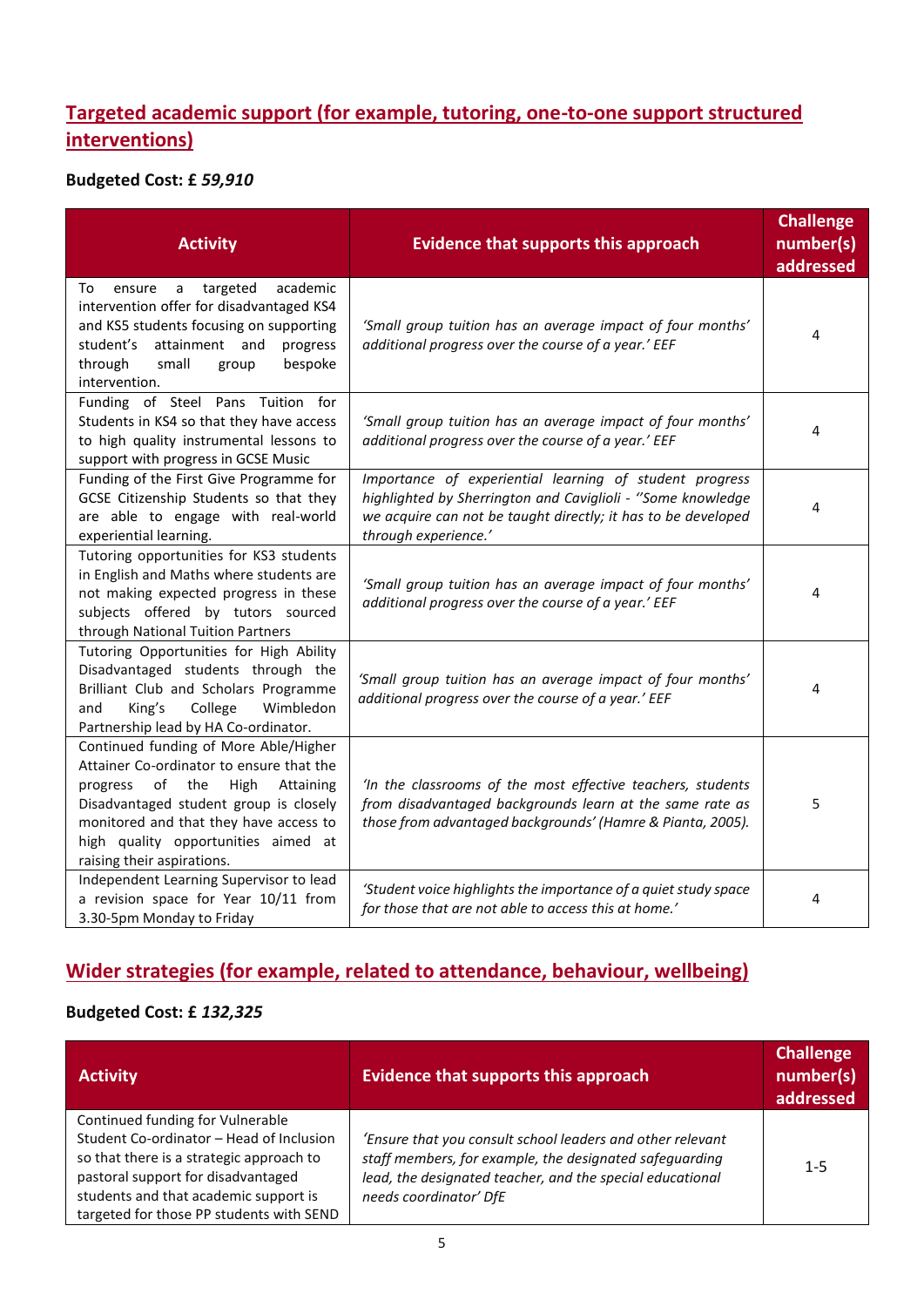| Offer counselling services to vulnerable<br>students to that they have support to<br>deal with the challenges that stop them<br>accessing learning.                                           | 'Many pupils report improvements in their capacity to study<br>and learn following counselling and frequently report that<br>counselling helps them to concentrate. Pupils also report an<br>increased motivation for school and schoolwork.' DfE                                                                                                  | 3       |
|-----------------------------------------------------------------------------------------------------------------------------------------------------------------------------------------------|----------------------------------------------------------------------------------------------------------------------------------------------------------------------------------------------------------------------------------------------------------------------------------------------------------------------------------------------------|---------|
| Continued funding for learning mentor in<br>Yr. 10/11 so supports behaviour for<br>learning of key vulnerable students.                                                                       | 'The average impact of behaviour interventions is four<br>additional months' progress over the course of a year.' EEF                                                                                                                                                                                                                              | 3/4     |
| Student Study Pack purchased for all PP<br>year 11 students to develop student's<br>ability to learn independently and<br>develop their metacognitive approaches<br>to learning.              | 'The average impact of metacognition and self-regulation<br>strategies is an additional seven months' progress over the<br>course of a year.' EEF                                                                                                                                                                                                  | 4       |
| Uniform bought as needed for pupil<br>premium students from hardship fund to<br>ensure that students barriers to learning<br>are removed.                                                     | 'Pupils from lower socioeconomic households are less likely to<br>be able to afford the cost of school uniforms. Schools should<br>therefore consider what provision can be made to cover the<br>costs of uniform changes for disadvantaged pupils.' EEF                                                                                           | 3       |
| Purchase of ingredients for PP students in<br>KS3 so that they can participate in Food<br>lessons.                                                                                            | Student voice and learning walks data highlights that there is<br>100% engagement in the food curriculum from<br>disadvantaged students.                                                                                                                                                                                                           | 4       |
| Continued funding of attendance officer<br>with focus on key disadvantaged<br>students' attendance in all years so that<br>they are improving rates of attendance.                            | 'The higher the overall absence rate across Key Stage (KS) 2 and<br>KS4, the lower the likely level of attainment at the end of KS2<br>and KS4. Pupils with no absence are 1.3 times more likely to<br>achieve level 4 or above, and 3.1 times more likely to achieve<br>level 5 or above, than pupils that missed 10-15% of all sessions.'<br>DfE | 2       |
| Continued funding of Family Liaison<br>Officer to work with hard to reach<br>families to support their ability to engage<br>their child in education and ensure<br>positive attendance rates. | 'Parental engagement has a positive impact on average of 4<br>months' additional progress.' EEF                                                                                                                                                                                                                                                    | 2/3     |
| Funding of an additional day of data<br>manager time to ensure that<br>interventions for PP students are<br>consistently monitored and impact is<br>evaluated                                 | DfE Guidance 'Using pupil premium: guidance for school<br>leaders' highlights the importance of effective data review in<br>ensuring the correct areas of focus are addressed from the<br>school data and that evaluation of strategies is robust.                                                                                                 | $1 - 5$ |
| High Quality Enrichment offer targeted at<br>PP Students e.g Arts Clubs, Duke of<br>Edinburgh Scheme, Curriculum Trips                                                                        | 'Overall, the average impact of arts participation on other<br>areas of academic learning appears to be positive but<br>moderate, about an additional three months progress.' EEF                                                                                                                                                                  | 5       |
| Breakfast Club for KS3 PP students.                                                                                                                                                           | 'Offering relatively disadvantaged schools in England support<br>to establish a universal, free, before-school breakfast club can<br>improve pupils' academic attainment' - IFS                                                                                                                                                                    | 3       |

# **Total budgeted cost: £324,500**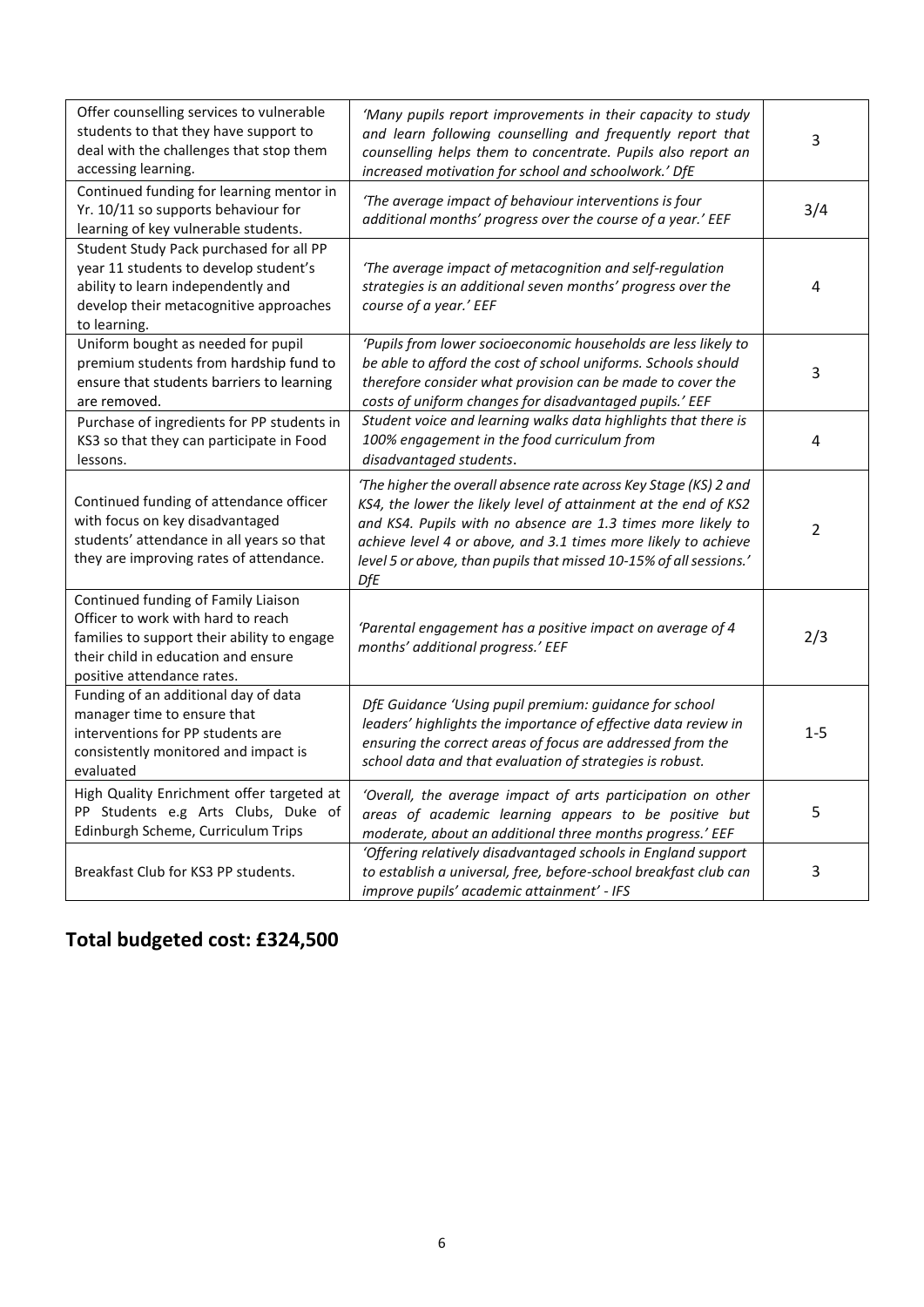# **Part B: Review of Outcomes in the Previous Academic Year**

## **Pupil Premium Strategy Outcomes**

**This details the impact that our pupil premium activity had on pupils in the 2020 to 2021 academic year.** 

*The focus of pupil premium funding in the 2020 – 2021 academic year was to mitigate the impact of school bubble closures and National Covid Lockdowns on the academic and social progress of the disadvantaged students in the St Mark's Academy community.* 

*Funding was used in the following broad areas:*

#### *Staffing*

1. Overstaffing in the core including TLR holders in Literacy and Numeracy to ensure strong outcomes in English and Maths at GCSE.

*Impact: In both English Language and Maths GCSE Disadvantaged Students had a P8 Score of +0.4 and there was no gap between Disadvantaged and Non-Disadvantaged Students. In English Literature Disadvantaged students outperformed their Non-Disadvantaged peers by 0.1 with a P8 Score of +0.5.*

- 2. Funding of High Attaining Student Co-ordinator to ensure that Disadvantaged High Attaining students have access to high quality academic and enrichment opportunities. *Impact: Through the work of the High-Attaining Student Co-ordinator, Disadvantaged High Attaining Students had access to the following academic and enrichment opportunities.* 
	- *Year 7 engaged in the Thinker's Club which was an enrichment project aimed at developing their aspirations and cultural capital.*
	- *Year 8 and 9 students completed the Brilliant Tutoring programme focusing on raising attainment in English and Science*
	- *Year 10 High Attaining Students took part in the Scholar's Programme working on a piece of independent research with a PHD student and completed a workshop on meta-cognition and maths with a numeracy specialist.*
	- *Year 11 students accessed Grade 7 – 9 tutoring in Science and English through the King's School Wimbledon Partnership.*
	- *Year 11 Disadvantaged High Attainers had some exceptional outcomes with an average P8 Score of +0.97*
- 3. Funding of Head of Inclusion (Vulnerable Student Co-ordinator) to ensure that there is strategic oversight of the pastoral support for disadvantaged students including access to counselling services, SEND Support, mentoring and high-quality safeguarding and behaviour interventions. *Impact: External reviews of St Marks have repeatedly pointed out the outstanding provision that the school provides for its vulnerable students with safeguarding systems being describe as 'world-class.' Support for disadvantaged students which ensures that they are ready to learn has seen a reduction in behaviour*
- 4. Funding of KS4 Learning Mentor to support disadvantaged SEND students with their academic progress at KS4.

*incidents, including fixed term exclusions over the past year.* 

*Impact: The Year 11 Learning mentor focused specifically on developing independent learning skills, supporting motivation and attendance to intervention with SEND/PP students. These students were also provided with support on routes at Post-16. Whilst SEND progress remains a priority for the school, the gap between SEND and Non-SEND students closed by 50% and the progress of PP/SEND students at GCSE was +0.3.*

5. Funding of Attendance and Family Liaison Officer to support disadvantaged families to improve their attendance to school.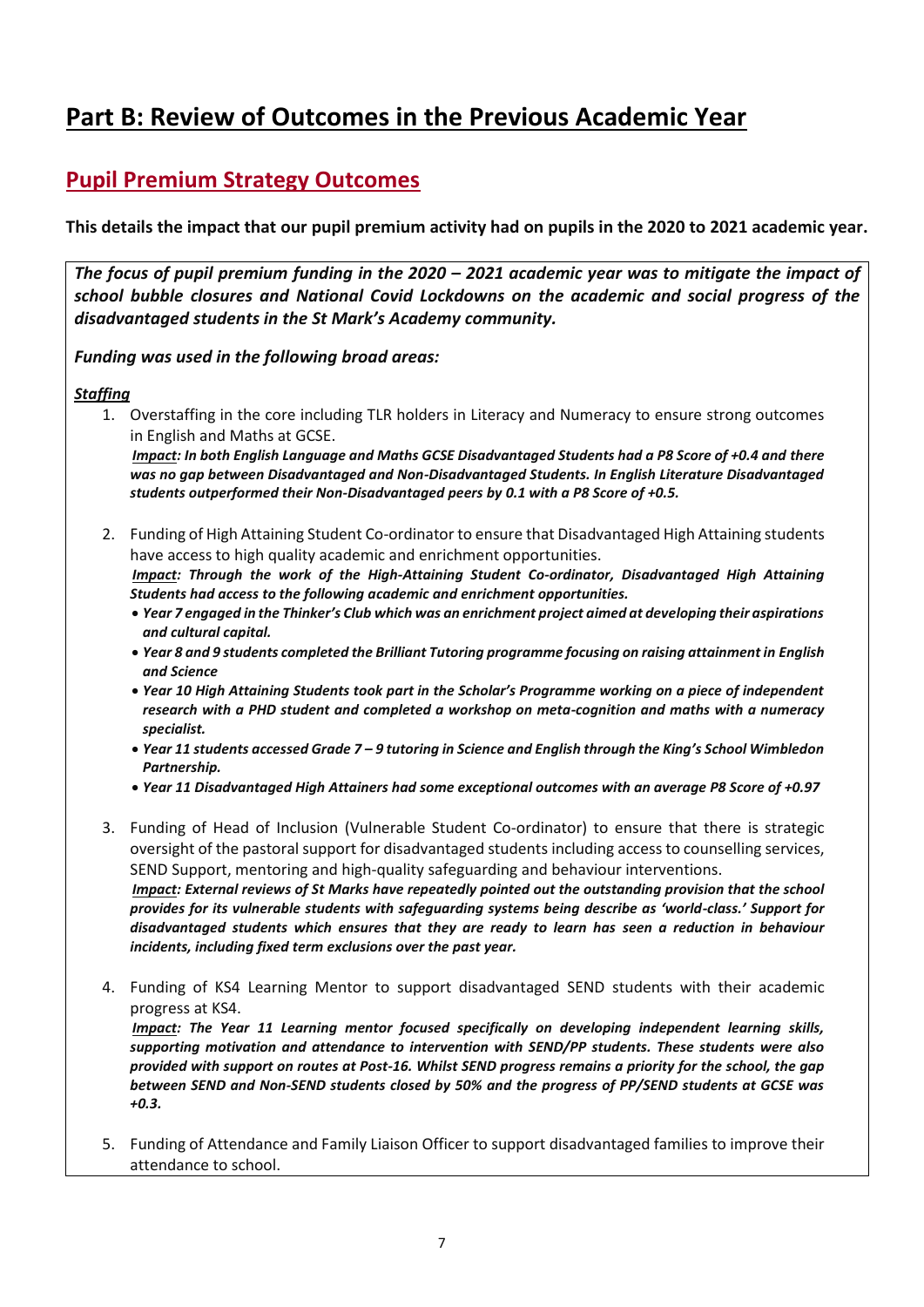*Impact: Disadvantaged students attendance rate at the end of the 2020-2021 school year was 91.8% which is in line with national average. At present attendance for this group is at 93.4% and improving their attendance remains a key academy priority.* 

#### *Interventions and Curriculum Support*

- 1. Funding of Study Space in the Library for Year 11 Students only during 2020-21 to ensure that these students had access to study space which the restrictions of bubbles in school.
- *Impact: Library attendance was recorded and tracked by the librarian on a fortnightly basis with a number of students regularly attending to revise and study. Overall outcomes for Disadvantaged students at GCSE where +0.5 and were in line with peers.*
- 2. Funding of Steel Pans Tuition for Music GCSE Students. *Impact: Final TAG Music P8 Score for Disadvantaged students was +0.5, a significant improvement on early internal tracking data in Autumn 1.*
- 3. Funding of Curriculum Materials and Revision Resources so that Disadvantaged students have full access to the tools that they need to complete independent learning at home such as purchase of Languagenut Programme, Set Texts and Revision Guides, Independent Study Kits for all KS4/5 Disadvantaged Students in all subjects.

*Impact: Overall outcomes for Disadvantaged students at GCSE where +0.5 and were in line with peers. Pupil Voice with students in Year 10 commented that the purchase of set texts in English had a positive impact on their ability to engage with the text.* 

- 4. National Skills Academy programme for Year 7 and 8 students with significantly low reading ages delivered to support closing gaps in English. *Impact: Tracking of reading age data highlights that the increase in reading ages for the students completing the programme was accelerated.*
- 5. Purchase of ingredients for all KS3 disadvantaged students so that they are able to participate fully in the Food and Nutrition Curriculum. *Impact: 100% of Disadvantaged students participating in Food & Nutrition Lessons at KS3.*

#### **Pastoral Support and Enrichment Opportunities.**

- 1. Funding of kit and cost of Duke of Edinburgh Programme for all Disadvantaged students to develop their rounded skills and cultural capital.
- **Impact: Students completed Bronze Qualifying Expedition in September 2021 having been postponed due to ongoing Covid cases in Summer 2021.**
- 2. Funding of school uniform, PE Kit and other equipment for Disadvantaged students through the hardship fund to ensure students have equal access to school opportunities **Impact: Barriers to learning for PP students are removed as they arise.**

#### **Externally Provided Programmes**

*Please include the names of any non-DfE programmes that you purchased in the previous academic year. This will help the Department for Education identify which ones are popular in England.*

| Programme                                         | <b>Provider</b>                |
|---------------------------------------------------|--------------------------------|
| The Scholar's Programme                           | The Brilliant Club             |
| <b>Brilliant Tutoring</b>                         | The Brilliant Club             |
| Accelerated Reader & MyOn                         | Renaissance Learning UK        |
| French, Spanish and English as a foreign language | Languagenut                    |
| CAT4 Testing & NGRT/NGST                          | <b>GL Assessment</b>           |
| Skills Academy                                    | <b>National Literacy Trust</b> |
| <b>Timestable Rockstars</b>                       | Maths Circle Ltd               |